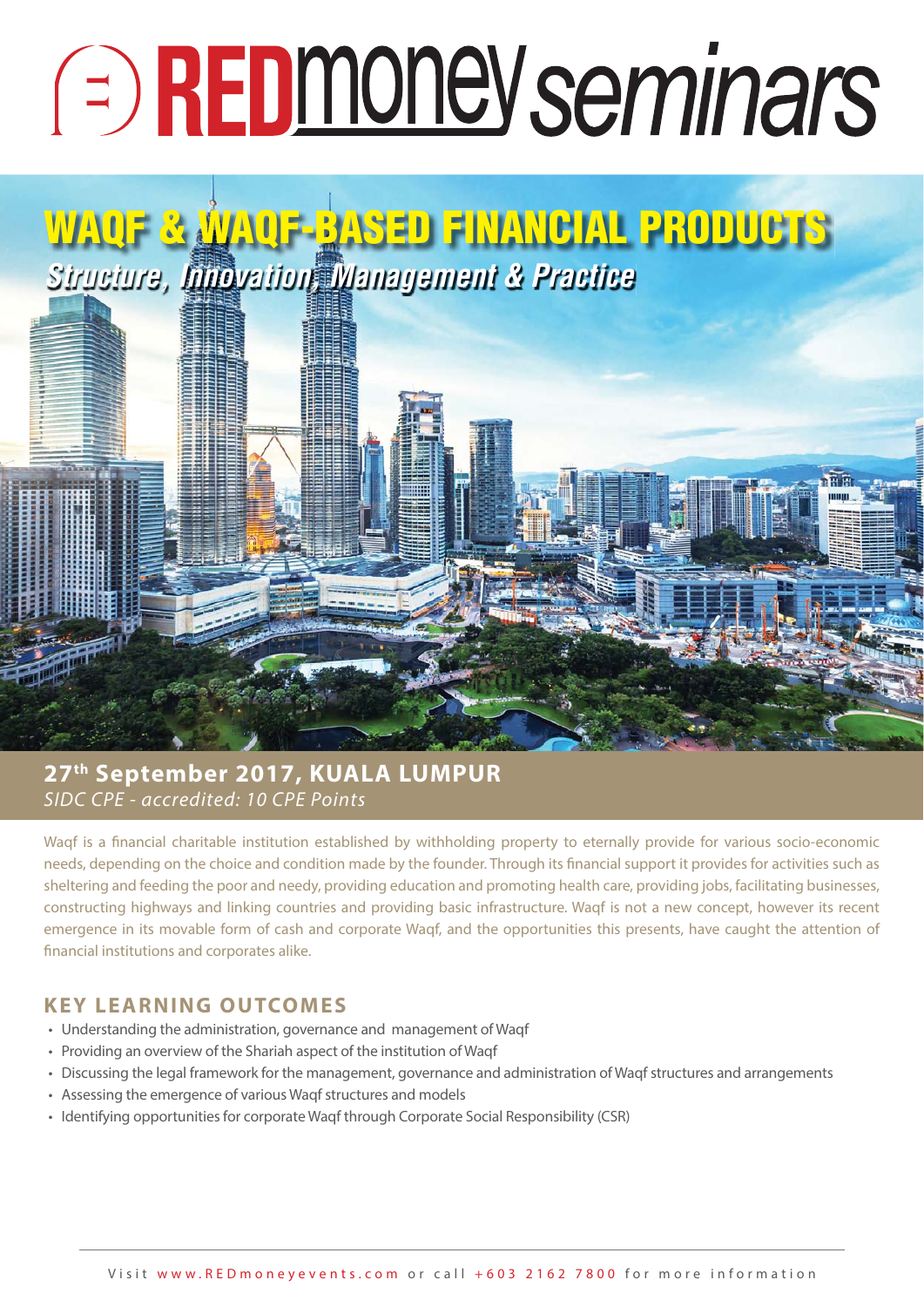## **AGENDA**

#### **9.00am – 11.00am**

#### **Session One: Introduction to the Administration, Governance, Shariah and Structuring Issues of Waqf**

- Discussing the definition of Waqf and Waqf-based products and examining the potential socio-economic role of Waqf
- Identifying rules necessary for the validity of Waqf and stipulations for the creation of Waqf
- Discussing key Shariah issues of Waqf and endowmentbased finance initiatives and where Shariah compliance issues can arise

**Dr Salina Hj. Kassim** — Associate Professor, Institute of Islamic Banking and Finance, International Islamic University Malaysia

#### **11.00am – 11.30am** Coffee

#### **11.30am – 1.00pm**

**Session Two: Examining Various Waqf Structures: Movable Waqf, Cash Waqf and Corporate Waqf**

- Examining the legitimacy, creation and investment of cash Wagf
- Analysing direct & indirect cash Waqf models, Waqf mutual fund and Takaful models
- Assessing the definition, legitimacy and governance of corporate Waqf
- Examining the structure of corporate Waqf and discussing recent creations of corporate Waqf structures
- Effectively administering, managing and governing each Waqf structure

**Dr. Mohammad Mahbubi Ali** — Research Fellow, International Institute of Advanced Islamic Studies (IAIS) Malaysia

#### **1.00pm – 2.00pm** Lunch

#### **2.00pm – 3.30pm**

#### **Session Three: Examining Key Legal Issues and Framework for Waqf**

- Looking at Waqf from a legal perspective: the key issues
- Examining the legal framework for the management, governance and administration of Waqf structures and arrangements
- Structuring common Waqf arrangements and the important legal issues that arise
- Discussing rules for the classification of Waqf properties

**Sharifah Shafika Alsagoff** — Partner, Mohamed Ridza & Co

#### **3.30pm – 4.00pm** Coffee

#### **4.00pm – 5.00pm**

**Session Four: Examining Implementation and Building of a Successful Corporate Waqf** A case study

**Tuan Syed Alwi Mohd Sultan** — Executive Vice President, Strategic Planning, Bank Muamalat Malaysia

#### **5.00pm**

**Seminar Conclusion**

#### **Who Will Benefit?**

This course will benefit any representative of financial institutions, banks, corporates, government departments who wish to understand more about the institution of Waqf and the creation of corporate Waqf as part of their CSR for the benefit of society. Specifically:

- Islamic bankers and product structurers
- Boards and shareholders of corporations
- Finance and CSR representatives of corporates
- Financial product development and risk managers
- Representatives of Waqf foundations
- Lawyers, accountants and consultants
- Regulators
- Investment and asset managers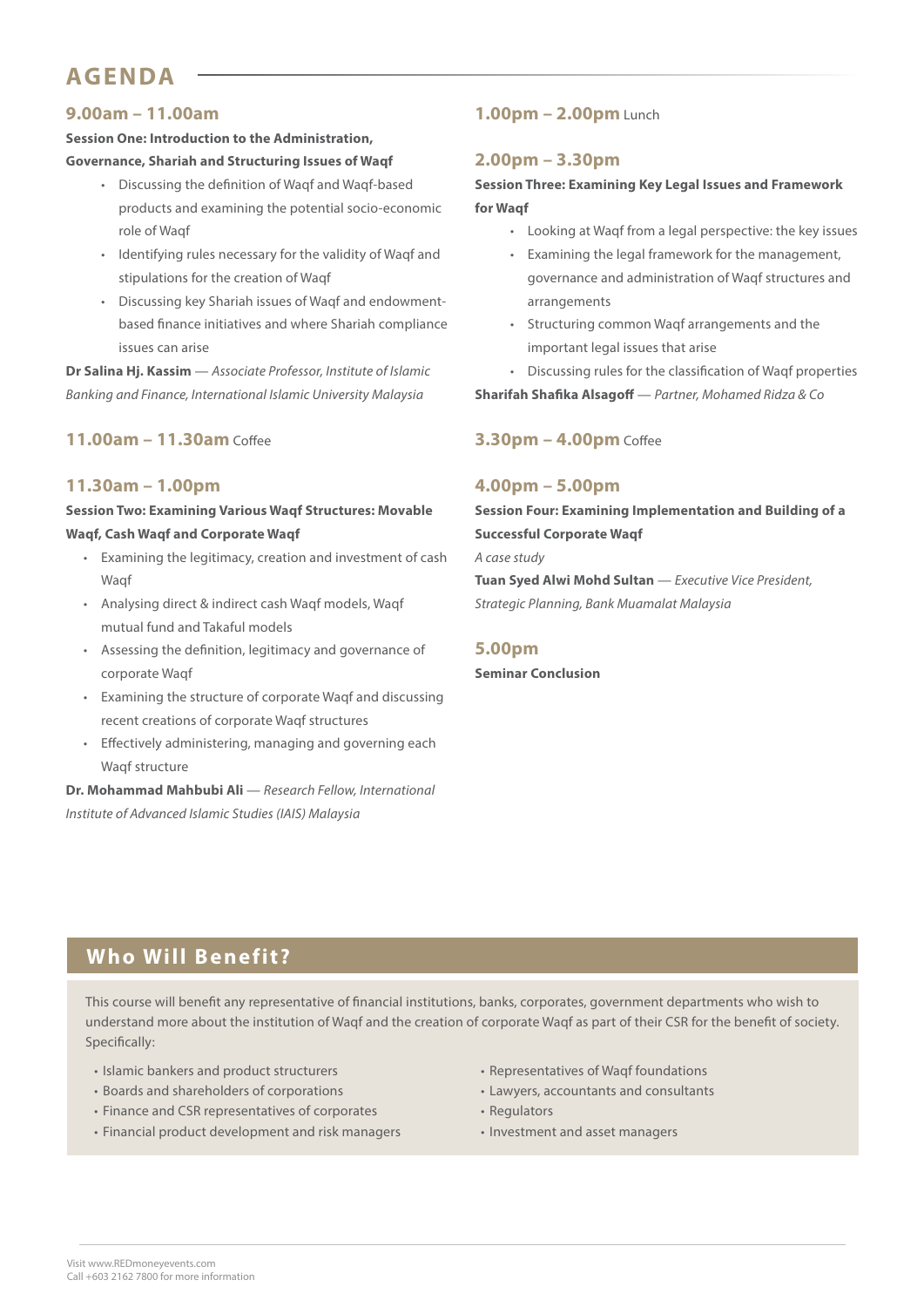## **SPEAKERS**



Dr Mohammad Mahbubi Ali *Research Fellow* International Institute of Advanced Islamic Studies (IAIS) Malaysia

Dr. Mohammad Mahbubi Ali is head of economics, finance, awqaf and zakat unit cum research fellow at the International Institute of Advanced Islamic Studies (IAIS) Malaysia. He also serves as a Shariah committee member of Affin Islamic Bank. Previously, he was a researcher at the International Shariah Research Academy for Islamic Finance (ISRA). During his stint at ISRA, he had contributed to numerous ISRA's research publications, mainly involving in the drafting of BNM Shariah Standards. He also served as a Shariah consultant for ZICO Shariah Advisory Bhd and Roosdiono & Partners, Jakarta. He was a lecturer at the University of Kuala Lumpur and Unitar International University. He has managed to contribute extensively to Islamic finance through his regular writings featured in Islamic Finance News (IFN), Business Islamica, The General Council for Islamic Banks and Financial Institutions (CIBAFI), New Straits Times and many others. He has published numerous articles in international and local referred academic journals, written several book chapters and presented a number of papers in various international conferences. His paper entitled: "A Framework of Income Purification for Islamic Financial Institutions," co-authored with Dato' Dr. Asyraf Wajdi Dusuki and Lokmanulhakim Hussain, was conferred best paper presentation in Sharia Economics Conference, University of Hannover, Germany, 2013. He received a PhD in Islamic Banking and Finance from the IIUM Institute of Islamic Banking and Finance, Malaysia. He holds a bachelor degree in Shariah Business and Financial Management from the Islamic Business School, Tazkia Indonesia and Chartered Islamic Finance Professional (CIFP) from INCEIF, The Global University in Islamic Finance, Malaysia.



Dr Salina Hj Kassim *Associate Professor* Institute of Islamic Banking and Finance, International Islamic University Malaysia

Dr Salina Hj. Kassim is an Associate Professor at the IIUM Institute of Islamic Banking and Finance (IIiBF), International Islamic University Malaysia (IIUM). Prior to becoming an academician, she has several years of working experience in a commercial bank in Malaysia. She teaches Money and Banking, and Islamic Banking and Finance at the under-graduate level, and Islamic Financial System, Financial Economics and Contemporary Issues in Islamic Finance at the graduate level. Her research interests include various areas of Islamic banking and finance, and monetary/financial economics. She has published more than 80 articles in refereed academic journals in her areas of research interest. She also sits on the editorial boards of several reputable international journals. Apart from having supervised nearly 50 post-graduate students in various areas of Islamic banking and finance, she also served as internal and external examiners for many Masters and PhD thesis in Malaysian and Indonesian public universities. Dr Salina received her PhD in Monetary Economics in 2006 from the IIUM and her Master and Bachelor degrees from the USA in 1992 and 1994, respectively.



Sharifah Shafika **Alsagoff** *Partner* Mohamed Ridza & Co Shafika has advised on a wide variety of Islamic banking, real estate and corporate commercial matters and has contributed articles related to developments in Malaysia's capital markets and Islamic banking. Being trained in Shari'ah as well as common law, Shafika has advised clients on various aspects of Islamic banking and finance utilizing various Shari'ah concepts such as Bai' Bithaman Ajil, Ijarah, Istis'na, Murabahah and the issuance of Islamic Securities under the Shari'ah principles of Bai' Bithaman Ajil, Ijarah and Murabahah.



Syed Alwi Mohd Sultan *Executive Vice President, Strategic Planning* Bank Muamalat Malaysia

Syed Alwi is the Executive Vice President Strategic Planning at Bank Muamalat Malaysia Berhad (BMMB). The Corporate Services Division's scope covers all business aspects of the bank including consumer banking, business banking, treasury and investment banking with the responsibility to design, structure, innovate, implement, monitor and supervise all products, services, transactions and business offerings of the bank, including managing Shariah advisory services. He also serves as a member of the Management Committee, Executive Risk Management Committee, Investment Committee, Management Audit Committee and Asset-Liability Committee (ALCO). He is the management representative in the Shariah Committee and has direct oversight on all Shariah governance matters. He also sits as a Board member of Muamalat Ventures Sdn Bhd, a wholly owned subsidiary of BMMB involved in private equity and investments. Prior to joining BMMB, Syed Alwi served as Managing Director and Head of Islamic Banking, Asia Pacific at BNP Paribas, Director of Islamic Origination at Standard Chartered Saadiq Malaysia Berhad and Vice President, Corporate Banking-Asia at The Islamic Bank of Asia Limited, Singapore. Syed Alwi has more than eighteen (18) years of working experience in the Islamic financial services industry, both as a consultant and a banker. He is an Accounting graduate and also holds a MBA-Islamic Finance (First Class) from the International Islamic University Malaysia (IIUM).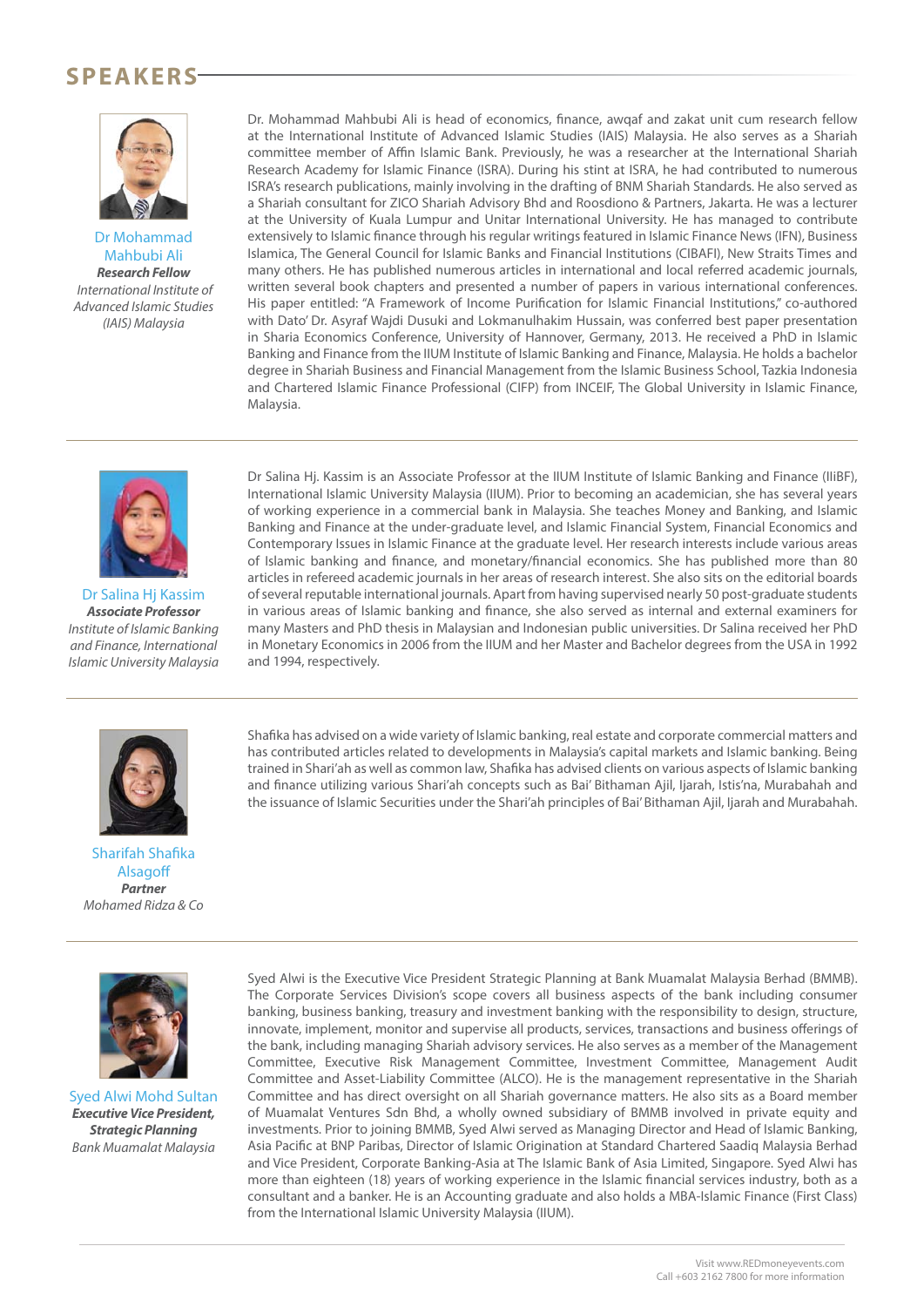#### **WAQF & WAQF-BASED FINANCIAL PRODUCTS**

27th September 2017, Kuala Lumpur

#### **Associate Partner: RM 15,000**

- Logo on all promotional activities
- 5 invitations for your colleagues and clients
- 25% discount on any additional delegate places
- Full coverage on the Seminar website including biography and hyperlinked logo
- Branding throughout the Seminar: Seminar Guide Cover, Buntings

#### **Partner: RM 10,000**

- Logo on all promotional activities
- 2 invitations for your colleagues and clients
- Coverage on the Seminar website including biography and hyperlinked logo
- Guaranteed session participation
- Branding throughout the Seminar: Seminar Guide Cover, Buntings

- Table-top space in the breakout area during the Seminar
- Guaranteed prime session participation
- One exclusive seat-drop during the Seminar
- Full delegate list within one week post Seminar
- Post-Seminar questionnaire results
- Sky banner advertisement to run for one week on the Islamic Finance news daily Alerts

- Table-top space in the breakout area during the Seminar
- Delegate list within one week post Seminar
- Post-Seminar questionnaire results
- Sky banner advertisement to run for one week on the Islamic Finance news daily Alerts

The sponsor / Delegate will arrange for the payment in one installation of RM exclusive of all taxes to REDmoney, within 14 days of invoice or before the event taking place (whichever is sooner).

| Company Name: |                        |  |
|---------------|------------------------|--|
| Name:         | Signature for Sponsor: |  |
| Title:        | Date:                  |  |

**One Sponsor One Logo Policy:** Each sponsor is only entitled to one logo. Permission from the organizer is required to display additional corporate brands and to disseminate alternatively branded marketing materials.

By signing this contract you are bound by our cancellation policy of no refunds. Your account will be credited for future events in the same calendar year. However, for cancellations of less than one month prior to the event taking place, no refund or credit will be offered. If you so wish to cancel your sponsorship (howsoever arising), the entire amount due will be payable to **REDmoney Sdn Bhd** / **REDmoney Limited**.

#### **REDmoney Group**

REDmoney Group's latest offering, IFN Seminars, takes Islamic finance to new and developing markets and tackles the industry's most innovative and imperative topics. These high-level, practitioner-led events offer practical insights on technical and strategic aspects of Islamic finance to dealmakers, regulators and intermediaries in core and developing Shariah-compliant markets. Leveraging on our highly regarded Forums and Training courses, these seminars offer the same exceptional quality of speakers in a small-group setting allowing delegates the opportunity to interact with our panel of highly experienced industry leaders in an event format that is intended to provide comprehensive knowledge on the very latest issues and trends.

REDmoney Group is the foremost global provider of specialized Islamic financial media services across three core divisions of events, publishing and training. Established in 2004, the firm has offices in Dubai and Kuala Lumpur: offering an unrivalled multi-channel service across the full spectrum of the global financial markets. The outward-facing arms of the REDmoney publishing and events portfolio are supported by REDmoney Training, which provides access to industry-leading expertise from the best in the field.

REDmoney Group covers the full range of global markets: from emerging Islamic economies across Africa and Asia to industry leaders such as Malaysia and the GCC along with developed nations in Europe and the Americas seeking to enter the sector. The company offers unequalled access to the elite of the industry: with relationships built up over a decade of trusted communication with market leaders to provide a detailed network covering every aspect of Islamic financial services.